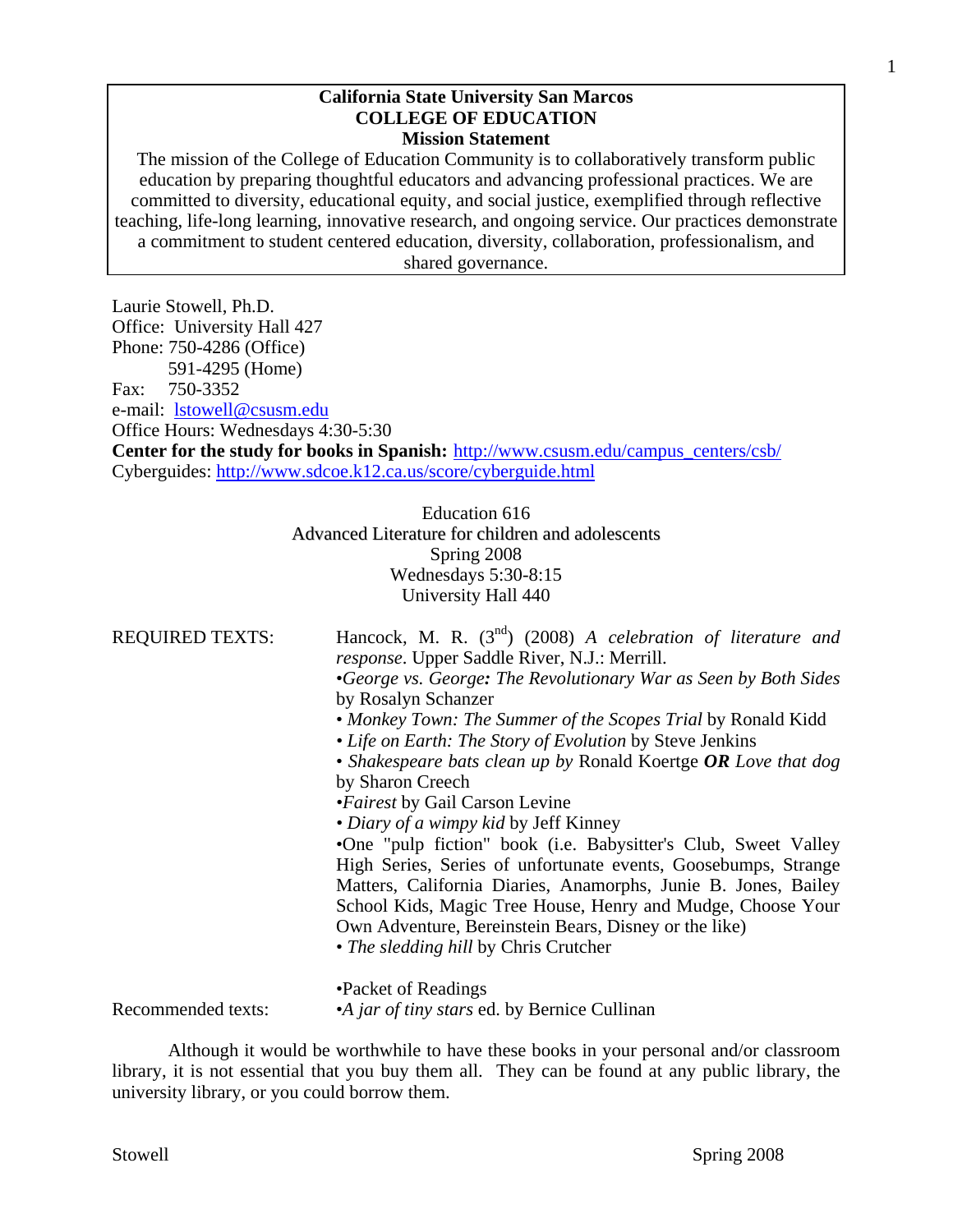### **Course Description**

 This course is an advanced study of children's literature with emphasis on selecting, interpreting and using quality literature with children of various needs and developmental levels. It is designed to give experience in selecting what is best and appropriate for students. Techniques for introducing literature to students, finding ways to deepen and broaden student's understanding of literature, and extend student's interest in literature are included. Most of all, the course is intended to help teachers recognize and value good children's and adolescent literature for its artistic and literary merits and for its importance to children. Specific objectives to be achieved include the following:

# **Objectives:**

# **Knowledge**

1. Students will become aware of and deepen their own understandings of the range of available literary material for children and adolescents and will become familiar with selected examples of picture books, folk and fairy tales, fantasy, poetry, realistic fiction, historical fiction and informational books.

2. Students will learn criteria for book selection that are appropriate to children's and adolescent literature.

3. Students will recognize developmental characteristics of children and adolescents that affect their reading interests, responses and appreciation

4. Students will understand the role of technology in literature studies

### **Attitudes/Values**

1. Students will display a positive, interested stance toward the reading of children's and adolescents literature

2. Students will display a commitment to the use of children's literature in the classroom in various areas of curriculum (reading, social studies, science, etc.)

3. Students will develop a commitment to foster multicultural understanding through the inclusion of literature from diverse cultures

4. Students will value reading as a means of enjoyment as well as means of getting information.

5. Students will value children's and adolescents' right to read a wide range of literature without censorship.

#### **Skills**

1. Students will practice strategies for bringing students and books together including techniques for :

a. encouraging children's and adolescents' reading and response

 b. presenting literature to children and adolescents through reading aloud, storytelling, etc.

c. planning discussions

d. designing creative experiences

e. choosing and using literature in thematic curricular studies

2. Students will practice responsible decision making in choosing books and in drawing the line between selection and censorship.

#### **REQUIREMENTS:**

\***PARTICIPATION**: **Attend class regularly, arrive on time**, bring assigned books to class, complete assignments and display an understanding of material read through class discussions. You are also expected to speak up and out in class, to question not only when you do not understand, but also when you disagree.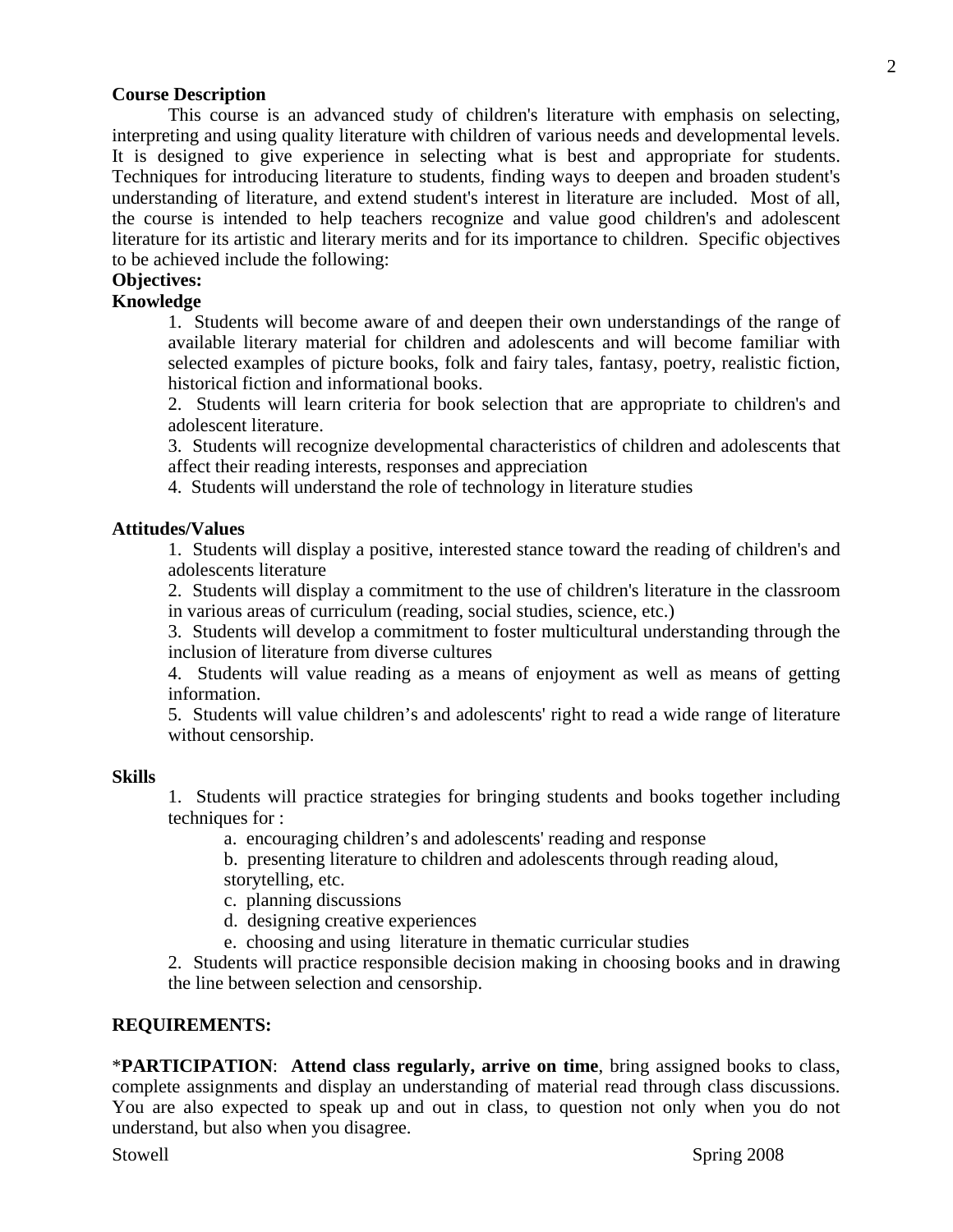### **All University Writing Requirement**

Every course at the university must have a writing requirement of at least 2500 words. This will be met in this course through the following written assignments.

**\*COMMENT CARDS (30 PTS.)** - It is expected that everyone will do all the readings and will come to class prepared to discuss them. To come prepared, write at least 3 comments or questions from the readings for that session on notecards or paper (the form doesn't matter). **Do not summarize**. Try to comment on more than one article. We will use these as the basis of our discussion at the beginning of each class. I will collect them at the beginning of each session and they should show that you have done the reading. If there are more than three articles to read **besides** the textbook, you may choose which three to read. **You have one free pass**. **You do not have to write comment cards for the required children's and adolescent literature.** 

**QUICKWRITES**: When the required books are due, you will respond to a question about them (primarily the chapter books) in class so that I can be sure you read it. These are worth 3-4 points each. I'm only reading to see if you read the book and can answer the question.

\***IN-DEPTH EVALUATION (25 pts.):** of one of the following: -picture book or book of traditional literature

 -poetry book (by a single author or edited collection) -fantasy novel -realistic fiction novel -historical fiction novel -nonfiction, biography or autobiography

These evaluations should consider the general guidelines found in the packet (as appropriate) as well as guidelines found in the textbook specific to that genre. These evaluations should also include your personal reaction to the book as well as how it might be used in a classroom setting. Suggested length: about 3-6 typewritten pages. **Please do not choose one of the assigned books. DUE: April 30** 

**\*JOURNAL & ANALYSIS (20 pts.)**: We will be responding in class (in response journal format) to the required readings as well as other books shared in class. Then we will analyze our own responses based on some of the articles we read and discuss the implications for the classroom. You will write a 1-2 page reflection on the analysis of your journal to be turned in with your journal and analysis. Discuss what you learned about your own responses: do they follow a particular pattern? How might this be used in a classroom (if at all) and what value does it have for teachers? **DUE: February 27** 

### **CHOICE PROJECT I (25 pts.) DUE: February 20:**

**\*COMPARE CHILDREN'S CHOICES AND ADULT CHOICES:** Compare two books: one selected by adults as a best book for children and one selected by children. These could be a comparison of the Caldecott: http://www.ala.org/ala/alsc/awardsscholarships/literaryawds/caldecottmedal/caldecottmedal.htm or Newberry: http://www.ala.org/ala/alsc/awardsscholarships/literaryawds/newberymedal/newberymedal.htm winner for a particular year and the California Young Reader Medal (at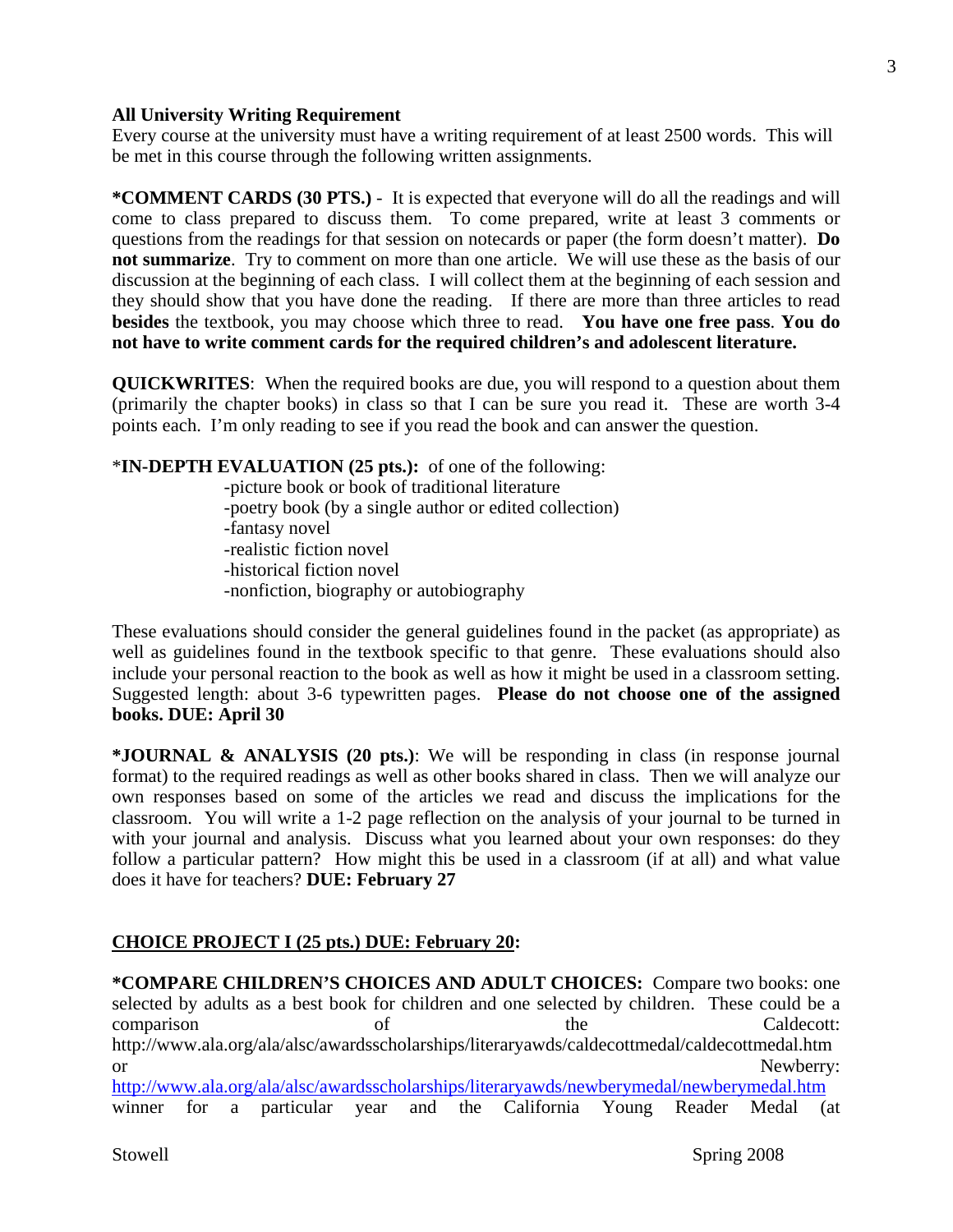http://www.californiareads.org/) in a particular age category in the same year. You could also compare IRA's children's or adolescent's choices and teacher choices.

These are found in *The Reading Teacher* and the *Journal of Adolescent and Adult Literacy*. Children's choices for 2005 are at:

http://www.reading.org/resources/tools/choices\_childrens.html Young adult choices are at: http://www.reading.org/resources/tools/choices\_young\_adults.html Teachers choices: http://www.reading.org/resources/tools/choices\_teachers.html

 How different (or the same) are these books in content, theme, style, character development and the like? What can you say about the kinds of books children select as good vs. the kind that adults select for children as good?

### **OR**

**\*COMPARE RESPONSES:** Find a book that you could share with a child of which you also have a professional book review (Almost any book on Amazon.com has a review from Horn Book or Kirkus. Don't use a review by a reader or Amazon's review).Read the book and write your response to the book. Then read the same book to a child. Record their response (audio tape or videotape works best, but you could take notes). Then write a paper comparing your response, the student's and the review.

**Do not choose one of the required books please! Be sure to end your paper with a discussion about what conclusions you can draw about the difference between adult and children's choices.** 

**CHOICE PROJECT II (25 pts.):** From the following assignments**, choose 1 to complete**. PLEASE REREAD THE DESCRIPTION OF THE ASSIGNMENT BEFORE BEGINNING**. DUE: April 9.** 

**\*WEB SITES**: Do an annotated bibliography of at least 20 web sites **related to children's literature that you recommend.** Do not write down sites that you looked at that you don't recommend. Give the URL of the web site and a description of what one might find there. Also include who sponsored the site (Is it set up by a publisher, in other words, is it just an advertisement?), and whether you think it is primarily an adult site (for teachers- includes lesson plans, etc. or for parents) or primarily for children or both. What kinds of information does the site provide? How up to date? When was the last time the site was updated? Also, be sure you are providing information about different websites rather than just links from one site. Please check these out yourself rather than copy them out of journals and give your own opinion.

Stowell Stowell Spring 2008 \***WEBQUESTS**: Create or review webquests**.** A WebQuest is an inquiry-oriented activity in which most or all of the information used by learners is drawn from the Web. WebQuests are designed to use learners' time well, to focus on using information rather than looking for it, and to support learners' thinking at the levels of analysis, synthesis and evaluation. The model was developed in early 1995 at San Diego State University by Bernie Dodge with Tom March (http://webquest.sdsu.edu/webquest.html). Here is a template to help you create a webquest: http://www.spa3.k12.sc.us/WebQuestTemplate/webquesttemp.htm. There are many samples of webquests (just google it and you'll see!). You can check these out: Best webquests: http://bestwebquests.com/update.asp, http://www.techtrekers.com/webquests/ and http://oncampus.richmond.edu/academics/education/projects/. For this project you can either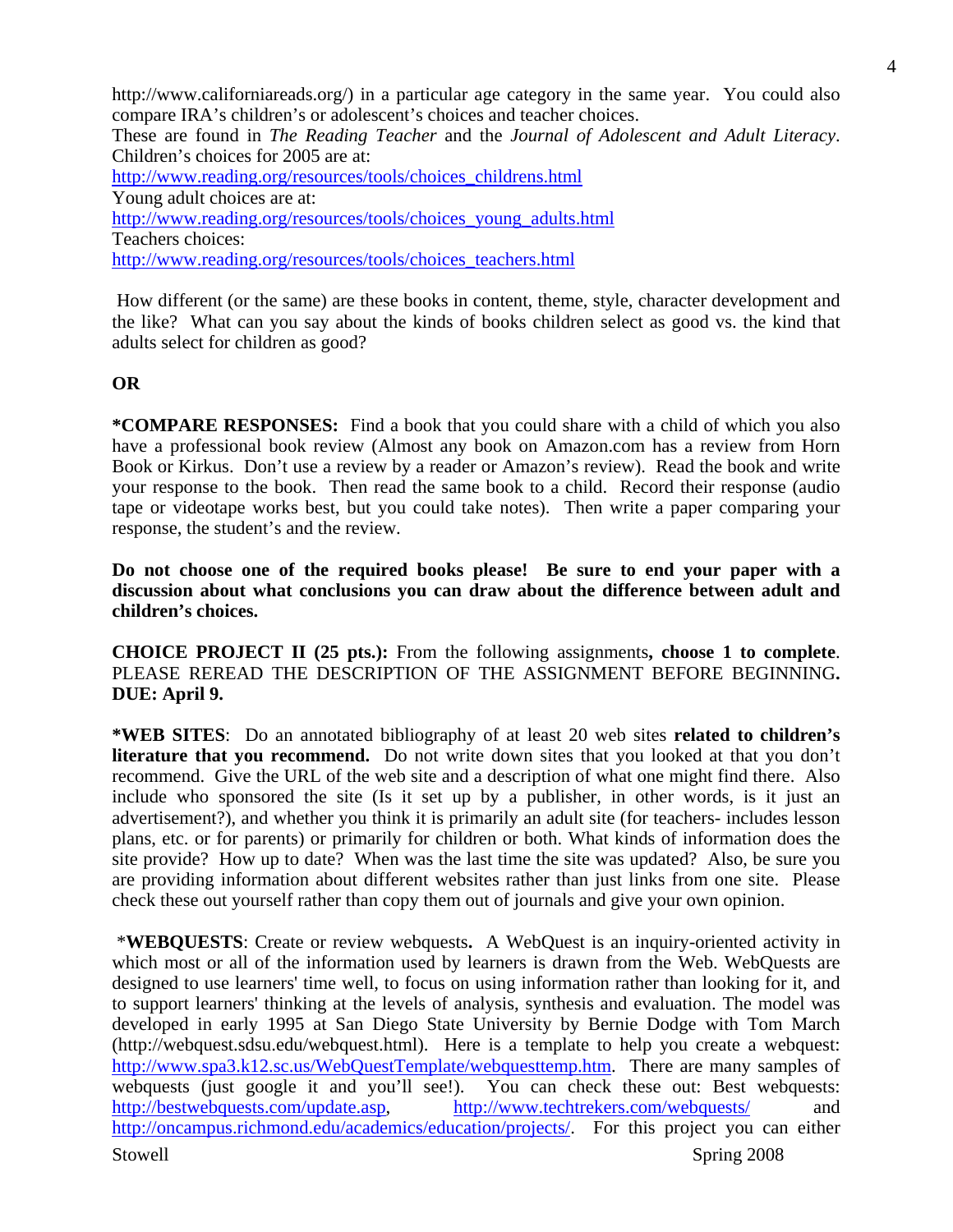create an annotated bibliography of at least 20 webquests that you might use in your classroom (i.e. they are well done, accessible and interesting to students). The annotation should include information about what subject the webquest covers, a sample of the activities and what age or grade level it could use it. Or create two webquests that your students could use. You can either post these on a website, send them to me by email or burn on a CD. These must be related to children's and/or adolescent literature and its use in the classroom.

**\*JOURNAL REVIEW** Read one professional journal that regularly reviews children's books and write a review of the journal. This review should include: the audience for which the journal is intended, how often the journal is published, what regular features the journal offers, what kinds of topics the journal generally covers and a summary of at least one of the articles in the particular journal you read. You will also share this information with the class on a one page information sheet summarizing what you have learned. Select from the list below (If you have an idea for another journal, please check with me first):

Book Links BookList English Journal (NCTE) (middle and secondary teachers) Voices in the middle (middle school teachers) Journal of Adolescent and Adult Literacy (IRA) (middle and secondary teachers) Journal of Children's Literature Language Arts (NCTE) School Library Journal (ALA) The Horn Book The Reading Teacher (IRA)

**\*POETRY COLLECTION**: Read widely from among poetry collections and poets. In any format you choose (notecards, notebook, CD, whatever) collect and **organize** the poems **thematically (not by author or book).** You may want to consider a format that enables you to add poems after you have completed the assignment. With each poem, be sure to include the title of the poem, the author, and the source from which the poem came. Do not let Silverstein and Prelutsky dominate your collection (no more than 5 poems from either author). This should include a range of authors and topics. Also include a bibliography of all your sources. You must have **at least 100 poems** from **at least 12 different sources. Poems from websites cannot represent more than a third of your sources.** Feel free to duplicate poems (rather than writing them over by hand). The purpose of this assignment is to have a large and wide ranging collection of many different types of poems on many different subjects that you could use as a resource with children in, for example, a classroom setting. If you include holidays or seasonal poems, be sure to be inclusive of many cultures and religious groups. In any case, your collection should be diverse and multicultural in nature.

**\*STUDY OF AN AUTHOR, ILLUSTRATOR OR POET**: Do an in-depth study of a children's author, illustrator or poet. Your paper should be 4-6 typed pages in length, including books available of the author, illustrator or poet's work. Discuss how the author's life influenced his or her work. Many authors have their own website and/or biographies or autobiographies are available and good resources. Be prepared to share some of what you learned in class and have copies of a fact sheet of the poet, author or illustrator, a bibliography of his or her works and ways that they could be used with children to pass out in class. Also include a bibliography of your sources and please use more than one. Also, be sure the paper is in your own words. I shouldn't go to the website and find your paper!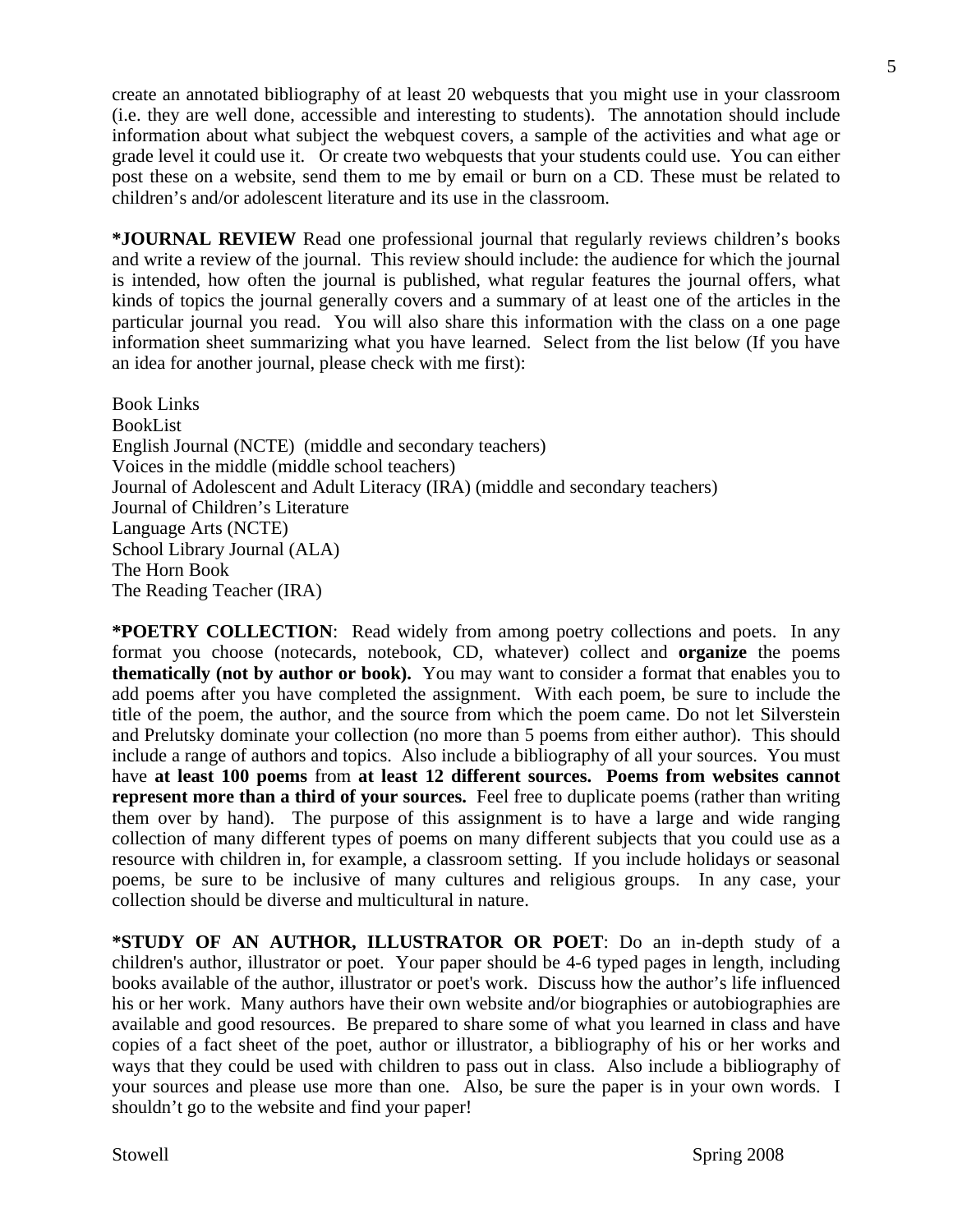### **\*STUDY THE ART OF PICTURE BOOKS (Choose one)**: This project could take one of several forms:

- A. Write a critical analysis of a particular medium in children's picture books. Select 5- 10 picture books of the same media and analyze the books for how effectively the media is used with those particular texts.
- B. Develop lesson plans for studying the art of picture books with your students.
- C. Study the art of picture books with your students. Record their responses to the art of picture books and categorize and analyze them. What do they tell you about their understanding of the story or information through the pictures? What do they tell you about their understanding about art?
- D. Study a particular style of art in picture books and then have your students imitate it in their own books or a class book.
- E. Compare the illustrations of different variants of the same folk or fairy tale
- F. Study the fonts of ABC books what is the most popular, why are particular fonts used, etc. What tone does the font set?

**\*CENSORSHIP IN YOUR DISTRICT:** Write a paper about how censorship has affected you or your district. Describe the policy for challenged books. How often has this happened? What happens when a book is challenged? Has a book been challenged and reappeared later? You might interview parents to find out what they would and would not object to and what would change their mind about allowing a book in a classroom or library. School and public librarians would be helpful to talk with. as well. Feel free to describe your personal experiences with censorship, but broaden your discussion to illustrate how pervasive censorship is. This paper should be 3-6 pages in length.

**\*STEPPING STONE BOOKS**: Once you have a student on the path to reading, how do you keep him or her there? Once a student finishes Harry Potter, what would be the next book you would give her? For this assignment, develop at least five lines of reading with at least four books in each line (for a total of at least twenty books). Begin with a well read or popular book at your grade level, then find at least four similar books that you might suggest to that reader. Briefly annotate each book. Think about what makes a book attractive to a particular audience: humor, mystery, suspense, characters? Consider other books of the same genre, same author, similar topic or idea (like falling in love with a vampire!). Also ensure that the books are similar reading levels. For example, if a student loved *Tales of a fourth grade nothing*, I might suggest the Fudge sequels (that's easy) a *Joey Pigsa* book (and those sequels), *The best Christmas pageant ever* (and those sequels), and *There's a boy in the girl's bathroom*. Sequels count as one set of books. The *Series of unfortunate events* books would count once in a line of reading.

Amazon.com does help when they offer, "If you liked this book, try these". But you need to know books and how to keep students reading. Don't just rely on Amazon. They are trying to sell books, not necessarily create readers.

**\*RESPONSE ACROSS AGES**: Read one book or poem to three different ages. (Try to make the age spread broader than a year, like K, 1, 2. A more appropriate spread would be 2, 4, 7 or 4, 8, 11). Record the responses of each group through audio tape, videotape, writing or drawing. (Keep in the mind the method of response when analyzing them - how limiting was it) Analyze the responses of each group. Discuss what their responses indicate about their development in literature appreciation. This paper should be 3-6 pages in length.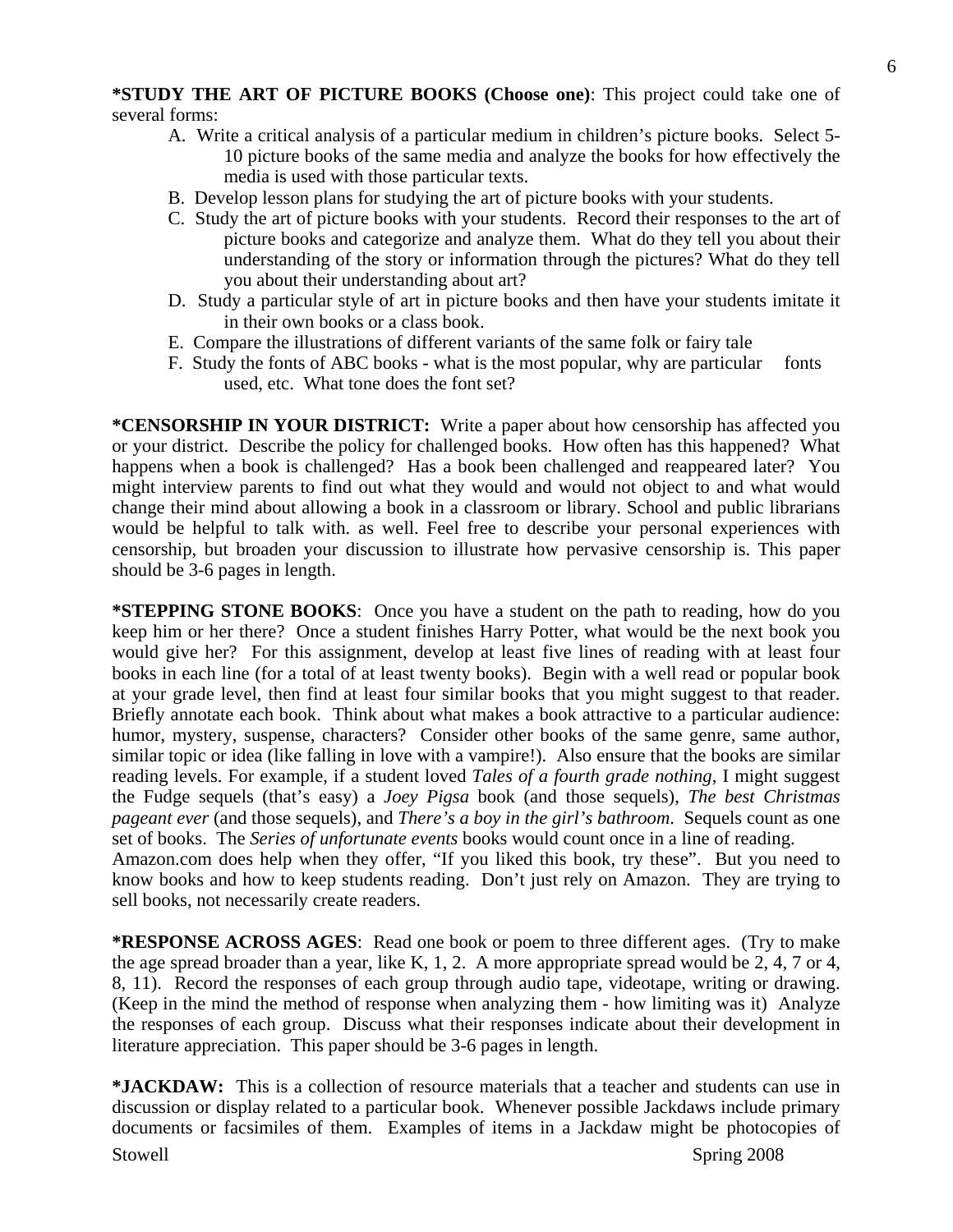newspaper headlines, relevant articles, photographs, information about the author, actual items from the book, recipes, price lists, artwork, songs or music, clothes of a character (paper dolls, catalogue or collage format), maps (real or imagined), time lines of the books events, advertisements, letters, diaries, whatever the book suggests. It is probably difficult to find actual primary documents, so you can also create them. Be sure to include more than just print materials - think about what would help second language learners as well. A jackdaw also does not include workbook related materials either. Collect all your items in some kind of container that is portable. (The term comes from a British name for a bird that picks up brightly colored objects and carries them off to its nest.) Include a table of contents and a bibliography of your sources.

**\*FAMILY LITERACY PACKETS:** These are packets of activities (usually around 3-5) centered around one book, that can be sent home with children for families to read and do together in the space of a week. Select books that are appropriate for your grade level that would also be enjoyable for adults to read with children. Don't be afraid to include nonficiton, poetry, etc. The activities should have simple instructions, be meaningful to the book, interactive, extend or enhance an understanding of the book and fun for adults and children. Teaching reading skills in this situation is secondary to the primary goal of children and their families participating together in the reading of a book. The packet should contain: an itemized list of what is in it (so that you are sure it all comes back to you!), some kind of record keeping mechanism or a way for parents to give their reaction to the packet (like a journal that travels with the packet), and the items necessary to complete the tasks (for example: if you want kids to draw a picture include crayons or if they can play a game, include all game pieces). Compile at least three packets. There are some suggested themes in the back of the packet. Avoid worksheet kinds of activities. This option is most appropriate for K-3, but upper grade, middle and high school can be innovative and may find ways to do this as well. In other words, don't be limited in your thinking. If you want to give it a try, do so!

**\*DEVISE AN ASSIGNMENT OF YOUR OWN AND COMPLETE IT. Please talk with me before beginning it.**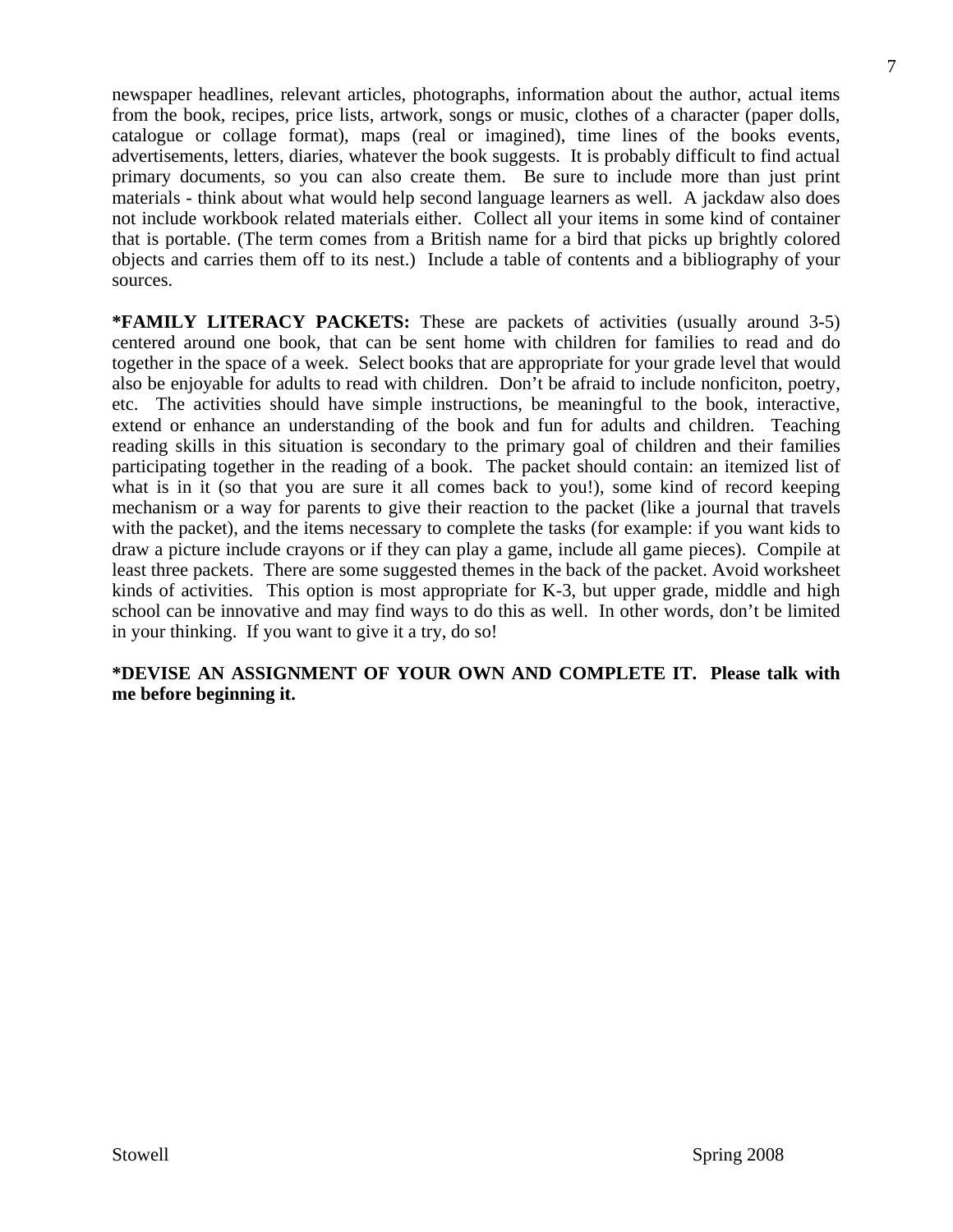# **SCHEDULE:**

| Date       | Topic                                                                                  | Readings and Assignments                                                                                                                                                                                                                                                                                                                                                                                                                                                                                                                                                                                                                                                                                                                                                                                                                                                                                               |  |  |
|------------|----------------------------------------------------------------------------------------|------------------------------------------------------------------------------------------------------------------------------------------------------------------------------------------------------------------------------------------------------------------------------------------------------------------------------------------------------------------------------------------------------------------------------------------------------------------------------------------------------------------------------------------------------------------------------------------------------------------------------------------------------------------------------------------------------------------------------------------------------------------------------------------------------------------------------------------------------------------------------------------------------------------------|--|--|
| January 23 | Introductions<br>Value of Literature<br>Types of Literature<br>Selection of Literature | •Hancock: chapt. 8<br>•Reimer, "Multiethnic literature: Hold fast to dreams"<br>Yokata, "Issues in selecting multicultural children's<br>literature"<br>•Godina & McCoy, "Emic and etic perspectives on<br>Chicana and Chicano multicultural literature"<br>•Galda, "High stakes reading: Articulating the place<br>of children's literature in the curriculum"<br>.Ohlhausen & Jepsen, "Lessons from Goldilocks:<br>'Somebody's been choosing my books but I can make<br>my own choices now!"<br>•Probst, "Literature as invitation"                                                                                                                                                                                                                                                                                                                                                                                  |  |  |
| January 30 | Informational books                                                                    | • George vs. George<br>You must read:<br>• The NCTE Orbis Pictus Award for outstanding<br>children:<br>nonfiction<br>for<br>http://www.ncte.org/elem/awards/orbispictus/106877.<br>htm?source=gs. Also scroll down and read the article<br>about the 2006 winners.<br>Choose:<br>•Hancock: chapter 7<br>•Heller: "Telling stories and talking facts: first graders<br>engagements in a nonfiction book club."<br>• Jensen, "The quality of prose in Orbis Pictus Award<br>books"<br>•Duthie, "Nonfiction: A genre study for the primary<br>classroom."<br>Hynes, "I read for facts; Reading nonfiction in a<br>fictional world"<br>•Sullivan, "Some teens prefer the real thing: The case<br>for young adult nonfiction"<br>• Lamme & Fu, "Sheltering children from the whole<br>truth: A critical analysis of an informational picture<br>book".<br>Palmer & Stewart "Nonfiction trade book use in<br>primary grades" |  |  |
| Feb. 6     | Historical<br>Fiction/<br>Autobiography/<br><b>Biography</b>                           | •Monkey Town<br>Life on earth<br>$\cdot$ Hancock: pgs163-173<br>• Farris & Fuhler, "Developing social studies concepts<br>through picture books"<br>•Hartman<br>"Reading"<br>$\&$<br>Hartman,<br>texts:<br>across<br>Expanding the role of the reader"<br>Avi, "A sense of story"<br>Ronald Kidd's website: http://www.ronaldkidd.com/                                                                                                                                                                                                                                                                                                                                                                                                                                                                                                                                                                                 |  |  |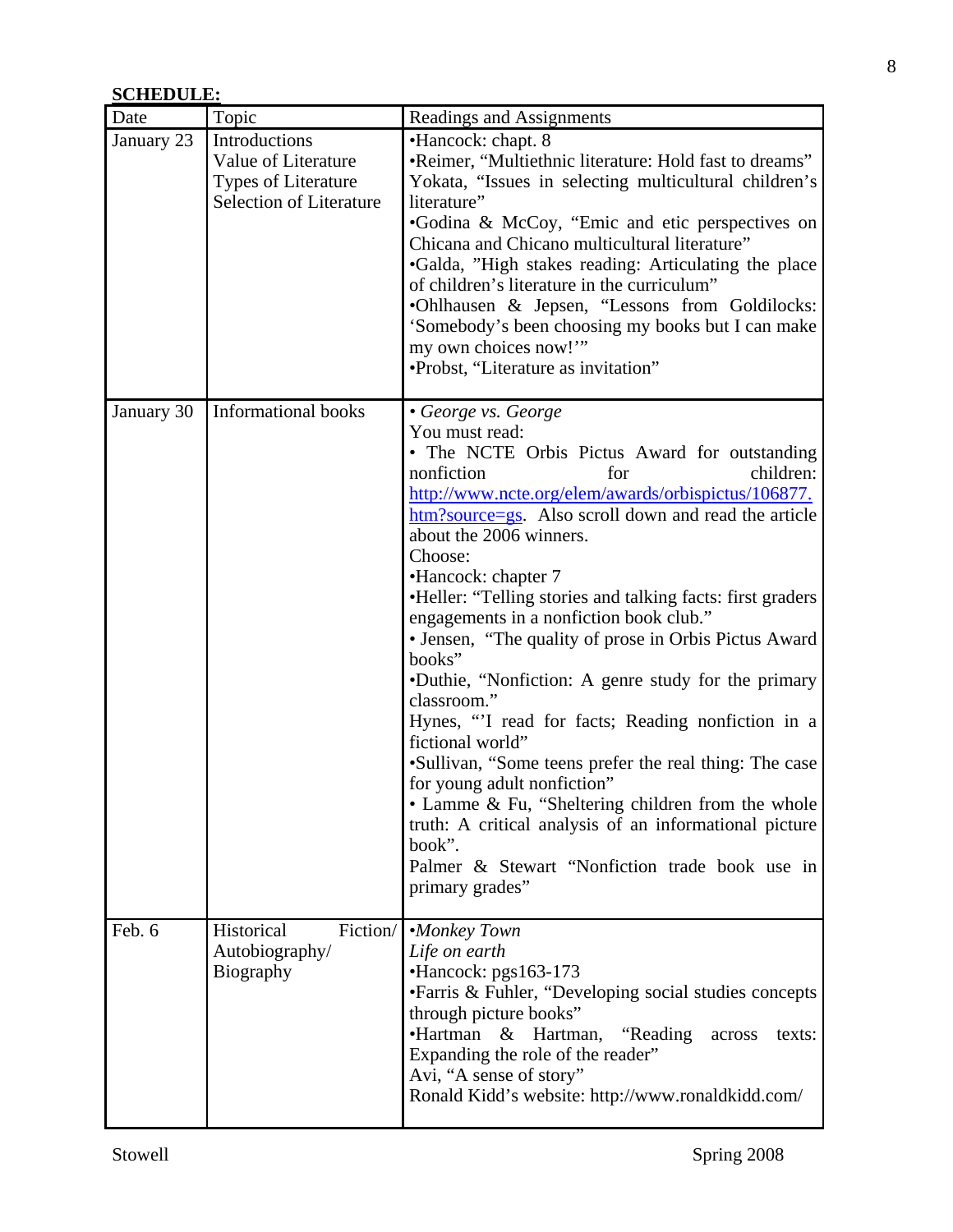| Feb. 13  | Response                                | •Hancock: chpt., 1, 10                                                          |  |  |
|----------|-----------------------------------------|---------------------------------------------------------------------------------|--|--|
|          | Response<br>and                         | •Cox & Many, "Toward an understanding of the                                    |  |  |
|          | comprehension                           | aesthetic response to literature"                                               |  |  |
|          |                                         | •Lewis, "Give people a chance' Acknowledging                                    |  |  |
|          |                                         | social differences in reading"                                                  |  |  |
|          |                                         |                                                                                 |  |  |
| Feb. 20  | Response                                | $\bullet$ Hancock: chpt. 2,12, 13                                               |  |  |
|          | in the classroom                        | •Rosenblatt, "Literature -S.O.S."                                               |  |  |
|          |                                         | •Hancock, "Exploring the meaning making process                                 |  |  |
|          |                                         | through the content of literature response journals: A                          |  |  |
|          |                                         | case study investigation"                                                       |  |  |
|          |                                         | •Wollman-Bonilla, "Literature response journals in a                            |  |  |
|          |                                         | first grade classrooms"                                                         |  |  |
|          |                                         | <b>Choice I due</b>                                                             |  |  |
|          |                                         |                                                                                 |  |  |
| Feb. 27  | Books to begin on                       | •Hancock: chpt.9, pgs. 96-108                                                   |  |  |
|          | <b>Traditional literature</b>           | •Smolkin & Yaden, "O is for Mouse: First encounters                             |  |  |
|          |                                         | with the alphabet book"<br>•Christensen, "Unlearning the myths that bind us" in |  |  |
|          |                                         | <b>Rethinking Classrooms</b>                                                    |  |  |
|          |                                         | •Huck, "Princess Furball: The writing, illustrating and                         |  |  |
|          |                                         | response"                                                                       |  |  |
|          |                                         | •Temple, "What if beauty had been ugly? Reading                                 |  |  |
|          |                                         | against the grain of gender bias in children's books"                           |  |  |
|          |                                         | Kaminski, "Cinderella to Rhodolphus"                                            |  |  |
|          |                                         | Nodleman, "Who the boys are"                                                    |  |  |
|          |                                         |                                                                                 |  |  |
| March 5  |                                         | Journal analysis due                                                            |  |  |
|          | Picture books<br>Independent reading of | Hancock: chpt. 3<br>•Giorgis & Johnson, "Gaining insight into picture           |  |  |
|          | quality literature                      | book illustration and design: A master class in the                             |  |  |
|          |                                         | teaching of children's literature"                                              |  |  |
|          |                                         | •Goldstone, "Brave new worlds: The changing image                               |  |  |
|          |                                         | of the picture book"                                                            |  |  |
|          |                                         | •"'I am a Level 3 reader'; Children's perceptions of                            |  |  |
|          |                                         | themselves as readers"                                                          |  |  |
|          |                                         | . Worthy & Sailors, "That book isn't on my level:                               |  |  |
|          |                                         | Moving beyond text difficulty in personalizing                                  |  |  |
|          |                                         | reading choices"                                                                |  |  |
|          |                                         | "Goldstone, B. "The postmodern picture book: A new                              |  |  |
|          |                                         | subgenre"                                                                       |  |  |
|          |                                         | Smith: "What makes a good second grade book: A                                  |  |  |
|          |                                         | letter<br>parents."<br>to                                                       |  |  |
|          |                                         | http://www.hbook.com/publications/magazine/articles                             |  |  |
|          |                                         | /sep06_smith.asp                                                                |  |  |
| March 12 | Picture books                           | •Madura, "The line and texture of aesthetic response:                           |  |  |
|          |                                         | Primary children study authors and illustrators"                                |  |  |
|          |                                         | •Stewig, "A Caldecott committee at work"                                        |  |  |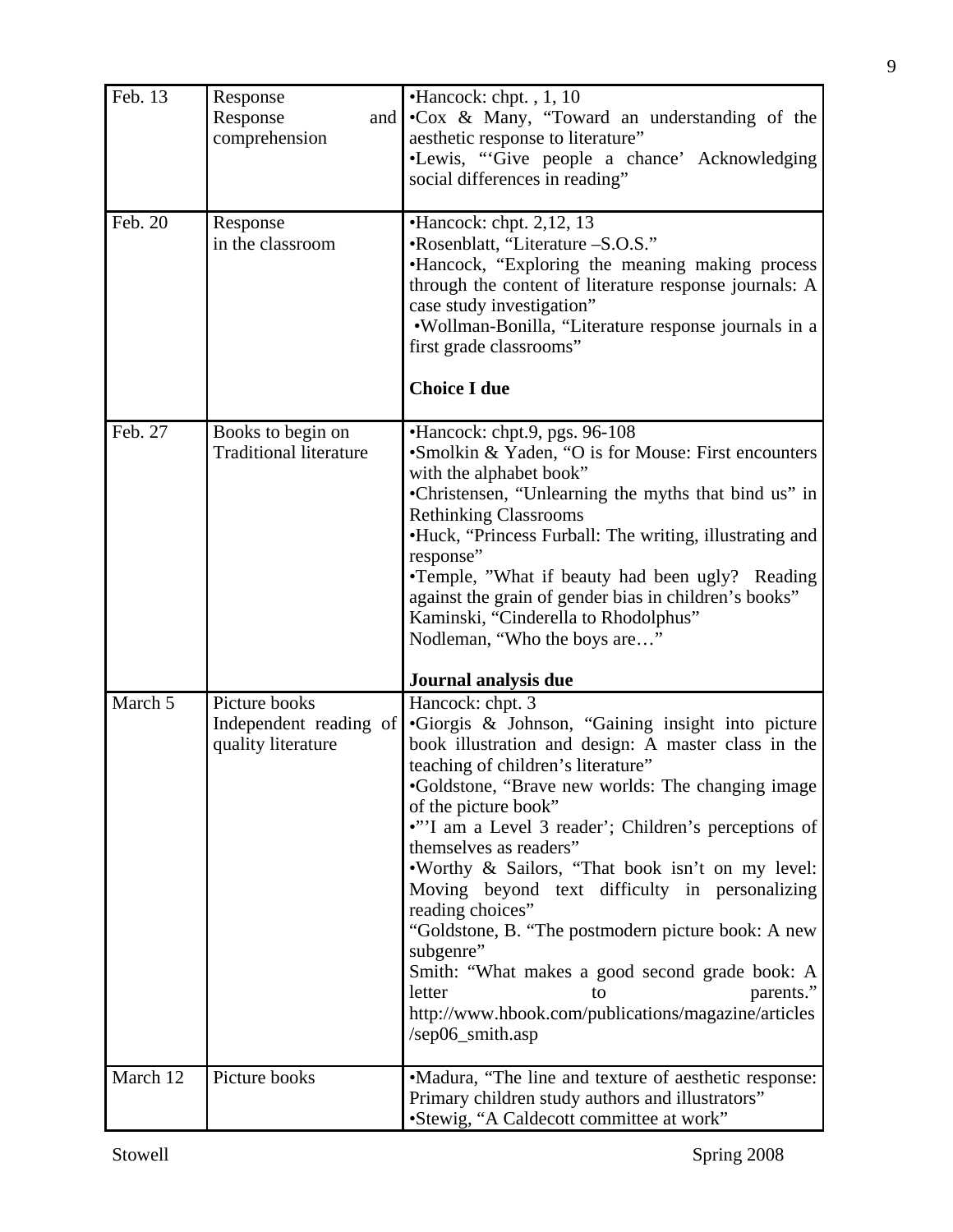|          |                                                   | •Marantz &Marantz, "Sixty years of Caldecott medal<br>winners"                                                                              |  |  |  |
|----------|---------------------------------------------------|---------------------------------------------------------------------------------------------------------------------------------------------|--|--|--|
|          |                                                   | Sipe & Bauer, "Urban Kindergarteners' literary<br>understanding of picture storybooks"<br>•Carr, et al, "Not just for the primary grades: A |  |  |  |
|          |                                                   |                                                                                                                                             |  |  |  |
|          |                                                   | bibliography of picture books for secondary content<br>teachers"                                                                            |  |  |  |
|          |                                                   | Crum, S. "Using picture books to teach literary                                                                                             |  |  |  |
|          |                                                   | techniques"<br>Hancock chpt. 12                                                                                                             |  |  |  |
| March 19 | Young Adult literature<br>Motivating<br>reluctant | •Diary of a wimpy kid<br>•Hancock, pgs. 150-163                                                                                             |  |  |  |
|          | readers                                           | "Graphic"<br><b>Novels</b><br>101:<br>Brenner:<br>FAQ:                                                                                      |  |  |  |
|          |                                                   | http://www.hbook.com/publications/magazine/articles<br>/mar06_brenner.asp                                                                   |  |  |  |
|          |                                                   | Gallo, "How classics create an alliterate society"                                                                                          |  |  |  |
|          |                                                   | •Israel, "What contemporary authors can teach us"<br>•Fox, "Like mud not fireworks- The place of passion                                    |  |  |  |
|          |                                                   | in the teaching of reading"                                                                                                                 |  |  |  |
|          |                                                   | •Mollineaux, "Simply irresistible: Letting our reading                                                                                      |  |  |  |
|          |                                                   | inform theirs"<br>•Brodie, D. "Who's it for?"                                                                                               |  |  |  |
|          |                                                   |                                                                                                                                             |  |  |  |
| March 26 | What's appropriate for<br>children                | • The sledding hill<br>•Hancock, pgs. 175-176                                                                                               |  |  |  |
|          | Censorship                                        | •Paterson, "Tale of a reluctant dragon"                                                                                                     |  |  |  |
|          |                                                   | •Paterson, "Family Values"<br>•Tolan, "Happily ever after"                                                                                  |  |  |  |
|          |                                                   | •Lowery, S. "Censorship: Tactics for defense"                                                                                               |  |  |  |
|          |                                                   | "Religious conservatives"<br>•Gribbin,<br>and<br>public<br>schools: Understanding the religious right"                                      |  |  |  |
|          |                                                   | •Brinkley, "Faith in the word, Examining religious<br>rights attitudes about texts"                                                         |  |  |  |
|          |                                                   | .Welker, "Truth: The elusive search"                                                                                                        |  |  |  |
|          |                                                   | •Kearns, "Words worth 1,000 pictures: Confronting<br>film censorship"                                                                       |  |  |  |
|          |                                                   | •Church, "When<br>values clash: Learning<br>from                                                                                            |  |  |  |
|          |                                                   | controversy"                                                                                                                                |  |  |  |
|          |                                                   | •Beers, "Literature: Our way in"<br>•Freedman & Johnson, "Who's protecting whom? 'I                                                         |  |  |  |
|          |                                                   | hadn't meant to tell you this' A case in point in                                                                                           |  |  |  |
|          |                                                   | confronting self censorship in the choice of young<br>adolescent literature."                                                               |  |  |  |
|          |                                                   | Chris<br>Crutcher's<br>home<br>page:                                                                                                        |  |  |  |
|          |                                                   | http://www.chriscrutcher.com/                                                                                                               |  |  |  |
| April 2  | Spring break                                      |                                                                                                                                             |  |  |  |
| April 9  | Science<br>Fantasy<br>and                         | Fairest                                                                                                                                     |  |  |  |
|          | Fiction                                           | •Hancock, pgs. 109-121                                                                                                                      |  |  |  |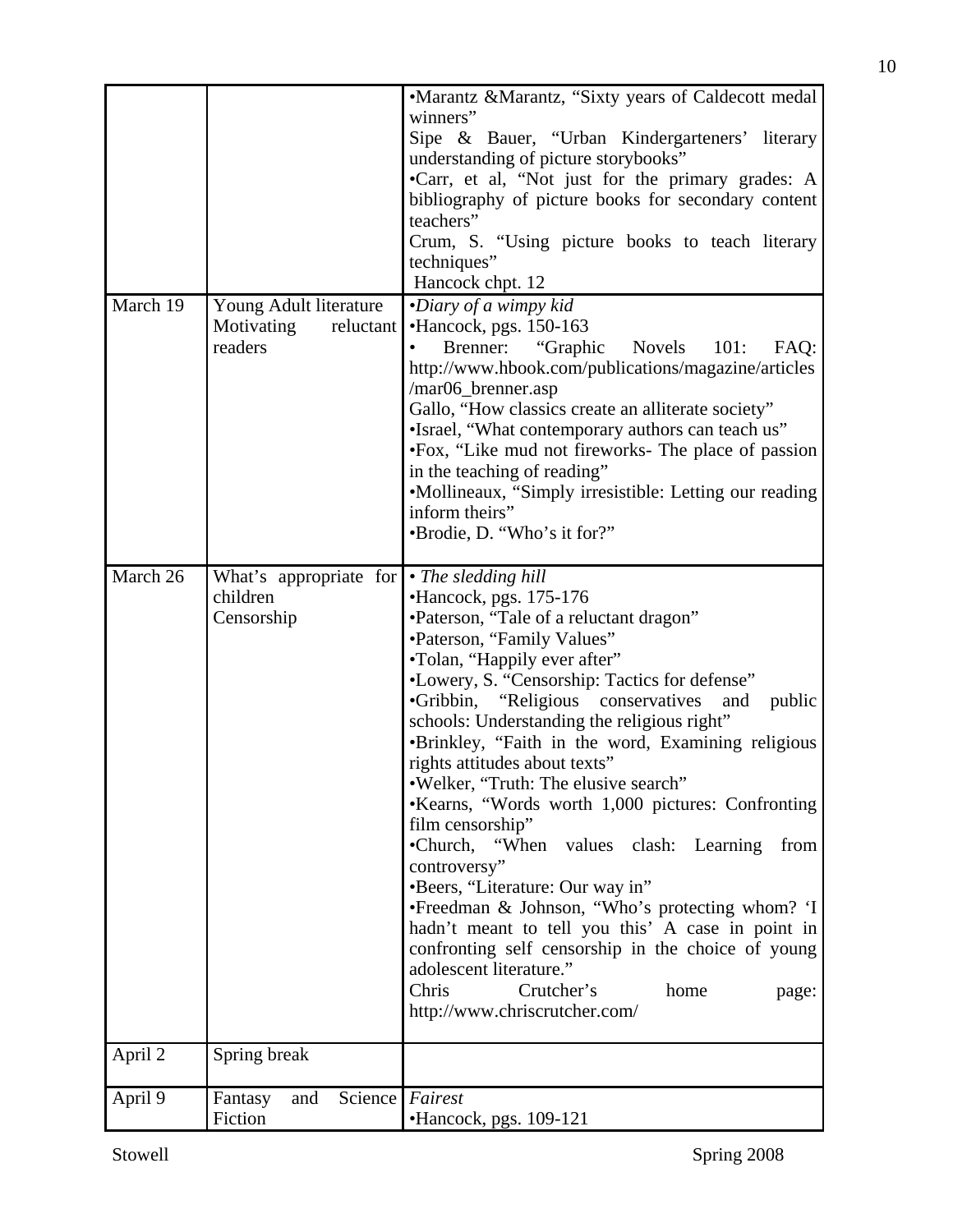|          |                                | .West, "Fantasy literature for children: Past, present<br>and future tensions"<br>•Smith, "Are there seats at the round table?<br>An<br>examination of black characters in heroic fantasy"<br>•Cruz, M. & K. Polluck, "Stepping into the wardrobe:<br>A fantasy genre study."<br>(FYI: For more about<br>Gail Carson<br>Levine:<br>http://www.harperchildrens.com/hch/author/author/le<br>vine/<br>Choice II project due                                                                                                                                       |
|----------|--------------------------------|----------------------------------------------------------------------------------------------------------------------------------------------------------------------------------------------------------------------------------------------------------------------------------------------------------------------------------------------------------------------------------------------------------------------------------------------------------------------------------------------------------------------------------------------------------------|
| April 16 | <b>Quality literature</b>      | Pulp fiction" book<br>•Hancock, chpt. 11<br>•Perry & Butler, "Are Goosebumps books real<br>literature?"<br>•Hipple & Maupin, "What's good about the best"<br>•Schon, "Spanish language books for young readers-<br>Great expectations, disappointing realities"<br>•Burns & Flower "Whatever happened? A list of<br>recovered favorites<br>what<br>makes<br>and<br>book<br>a<br>memorable after all"<br>• Vardell, S. "Children's books as best sellers: Their<br>impact on the field of children's literature"<br>• Crawford, P. C. "Why gossip Girl matters" |
| April 23 | Poetry                         | •A jar of tiny stars<br>•Hancock, chpt. 5<br>• Janeczko, "Confessions of a collector"<br>•Perfect, "Rhyme and reason: Poetry for the heart and<br>head"<br>• Fawcett, "Poetry and the princess"<br>•Mora, P. "Delicious languages"<br>Koertge: "What makes a good poem? Tell the truth<br>but tell it slant'<br>•Bruce & Davis, "Slam: Hip-hop meets poetry- a<br>strategy for violence intervention"<br>Haldaway, Vardell, & Young, "Poetry for language<br>development of English language learners."                                                        |
| April 30 | Literature<br>in the classroom | •Love that dog or Shakespeare bats cleanup<br>•Hancock, chpt. 14, 15<br>• Brassell, D. "Mr. Hobbs's extraordinary approach to<br>teaching reading."<br>• Reutzel & Larsen, "Look what they've done to real<br>children's books in the new basal readers"<br>•Williams<br>"Pathways"<br>affective<br>and<br>Bauer,<br>to<br>accountability:<br>Selecting,<br>locating<br>and<br>using<br>children's books in elementary classrooms."<br>•Roser, "A place for everything and literature in its<br>place"                                                         |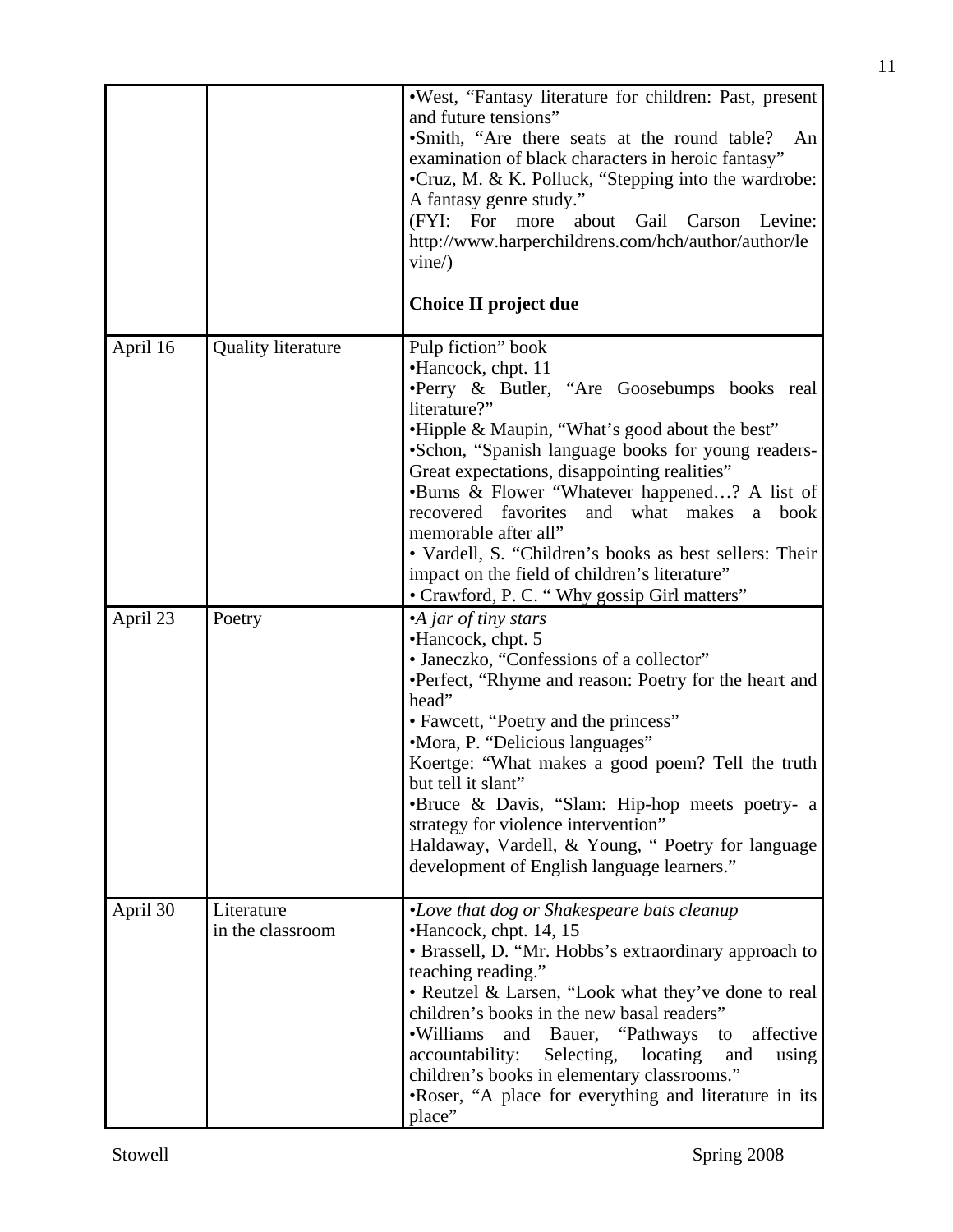|       |            | • Sutton, R. "An interview with Jon Scieszka"                                  |  |  |  |
|-------|------------|--------------------------------------------------------------------------------|--|--|--|
|       |            | • Zambo, D. "Using picture books to provide                                    |  |  |  |
|       |            | archetypes to young boys: Extending the ideas of                               |  |  |  |
|       |            | William Brozo"                                                                 |  |  |  |
|       |            | • Articles on Accelerated reader                                               |  |  |  |
|       |            | • Stein, D. & P. Beed, "Bridging the gap between                               |  |  |  |
|       |            | fiction and nonfiction in the literature circle setting."                      |  |  |  |
|       |            | website:<br>Creech's<br>Sharon                                                 |  |  |  |
|       |            | http://www.sharoncreech.com/index.html                                         |  |  |  |
|       |            |                                                                                |  |  |  |
|       |            | In-depth evaluation of a book due                                              |  |  |  |
| May 7 |            | The future of children's •Florio-Ruane, Berne & Raphael, "Teaching literature" |  |  |  |
|       | literature | and literacy in the eye of reform: A dilemma in three                          |  |  |  |
|       |            | acts"                                                                          |  |  |  |
|       |            | •Paterson, "Asking the question"                                               |  |  |  |
|       |            | •Hade, "Are publishers changing the way children                               |  |  |  |
|       |            | read?"                                                                         |  |  |  |
|       |            | • Hade & Edmondson, "Children's book publishing in                             |  |  |  |
|       |            | Neoliberal times"                                                              |  |  |  |

#### **GRADING**

|      | Choice I              |               | 20       | February 20 |
|------|-----------------------|---------------|----------|-------------|
|      | Choice II             |               | 30       | April 9     |
|      | Journal and analysis  |               | 10       | February 27 |
|      | In-depth evaluation   |               | 30       | April 30    |
|      | Comment cards         |               | 30       | Each week   |
|      | "Quick Writes"        |               | 30       |             |
|      | <b>TOTAL</b>          |               | 150 PTS. |             |
|      | <b>Grading Scale:</b> |               |          |             |
| A    | 95-100                | $B -$         | 83-85    |             |
| A-   | 92-94                 | $C+$          | 80-82    |             |
| $B+$ | 89-91                 | $\mathcal{C}$ | 77-79    |             |
| B    | 86-88                 | $C-$          | 74-76    |             |
|      |                       |               |          |             |

### **COE Attendance Policy**

Due to the dynamic and interactive nature of courses in the College of Education, all students are expected to attend all classes and participate actively. At a minimum, students must attend more than 80% of class time, or s/he **may not receive a passing grade** for the course at the discretion of the instructor. Individual instructors may adopt more stringent attendance requirements. Should the student have extenuating circumstances, s/he should contact the instructor as soon as possible.

 A good student is one who adheres to standards of dependability and promptness. If you miss more than two class sessions or are late (or leave early) for more than three sessions, you cannot receive an A. If you miss more than three class sessions you cannot receive a B. Late assignments will be penalized by a 5% deduction in points for each weekday late. After two